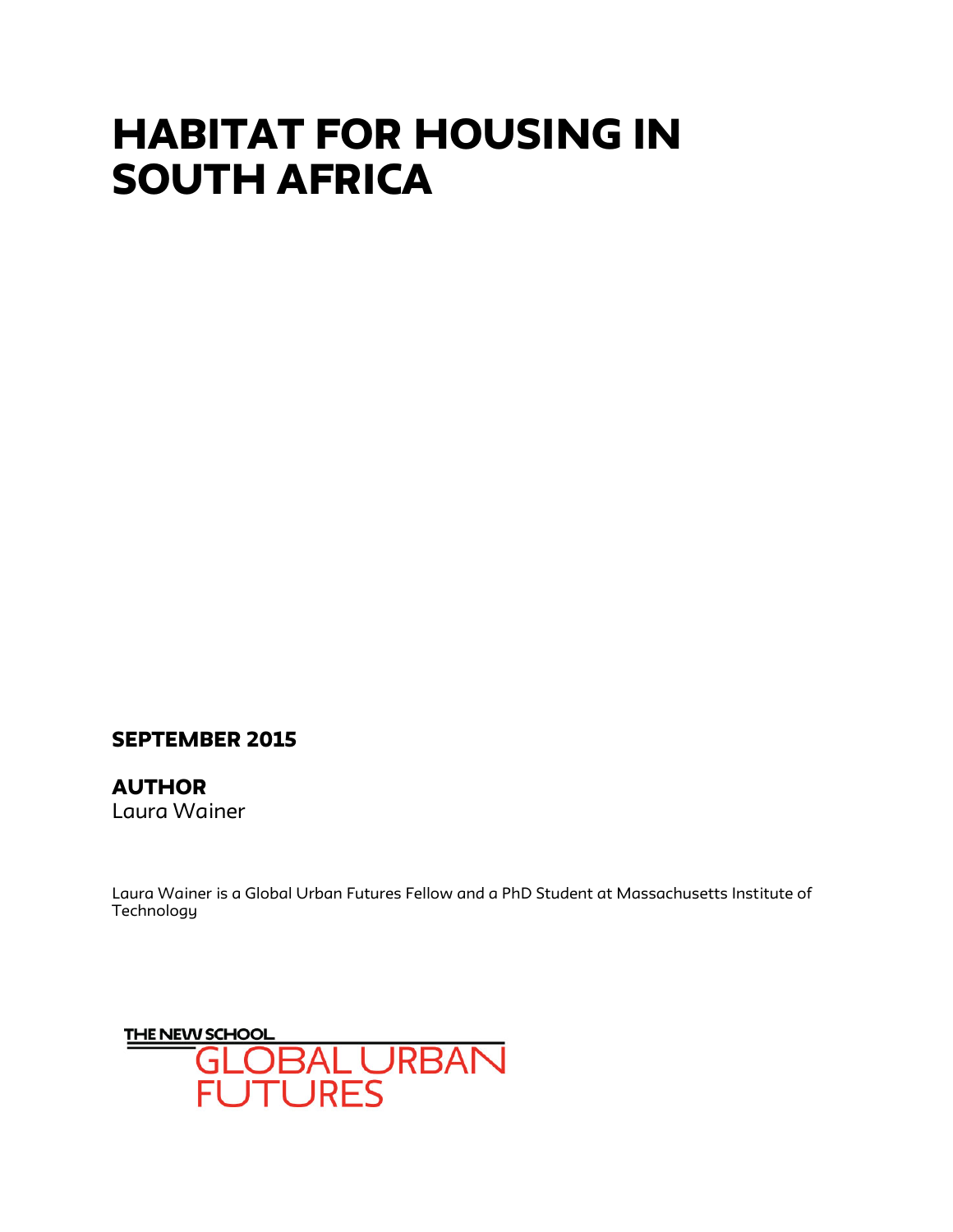#### Introduction

In 1996, the new Constitution of South Africa included social, political, economic and cultural objectives. Among many, "All apartheid laws and practices shall be set aside," have attempted to revert historical violations on human rights. Nevertheless, after 20 years of democracy, it is possible to affirm that the laws have impressively changed, guided by what is considered "the most admirable Constitution in the history of the world," but practices still reproduce much of the apartheid rationale, especially within the urban context.  $\frac{1}{1}$ 

The consolidation of the Apartheid regime as a way to control and dissuade urbanization during the industrialization process, was based on authoritarian urban planning and enforcement mechanisms to impose where and how people should live and work. South Africa's democratic transition in 1994 implied the inclusion of 80 percent of the population into citizenship, recognizing social, civic and human rights previously unaddressed. To carry out this regime change, the government of President Nelson Mandela proposed that cities should operate as catalysts of a new social contract, so, in many ways, they became the place to solve inherited social injustices. The political narrative proposed a new urban form characterized by more compact, denser and heterogeneous cities, capable of offering access to agglomeration advantages to every citizen (Turok 2001).

The South African case is of special interest since the design of a whole new urban policy (at national and local levels) had been contemporary to Habitat II and the 2015 Development Agenda, and –indeed- highly influenced by them. As Ivan Turok presents in "Reconciliation or Restructuring? South Africa's Reconstruction and Development Programme" (1995), the new democratic government expressed clear objectives to eliminate the inequalities and inefficiencies of the inherited space economy and to develop more productive and sustainable cities. The country's main economic development plan, called the Reconstruction and Development Programme (RDP) had as a goal the social and economic transformation of South Africa's cities to attack poverty and exclusion. This approach included a more compact, higher density urban form able to support mixed land uses and integrated transport and spatial planning decisions. In this context, the National government implemented the largest housing policy of any democratic modern political system in the history, constructing 3.3-million houses, nearly 20 percent of the current housing stock. $2$ 

However, as South Africa reaches twenty years of democracy, the contradictions and mismatches between urban policy narrative and actions taken are evident. Narratives are based on progressive constitutional rights, claims for social inclusion and racial integration. But, South African cities remain the most unequal cities in the world: Johannesburg presents a GINI of 0.75,

<sup>&</sup>lt;sup>1</sup> Harvard law scholar Cass Sunstein called it "the most admirable Constitution in the history of the world."

<sup>&</sup>lt;sup>2</sup> Data source: Buckley, Robert, Kallergis, Achilles and Wainer, Laura. "Addressing the Housing Challenge:

Avoiding the Ozymandias Syndrome." Forthcoming publication May 2015.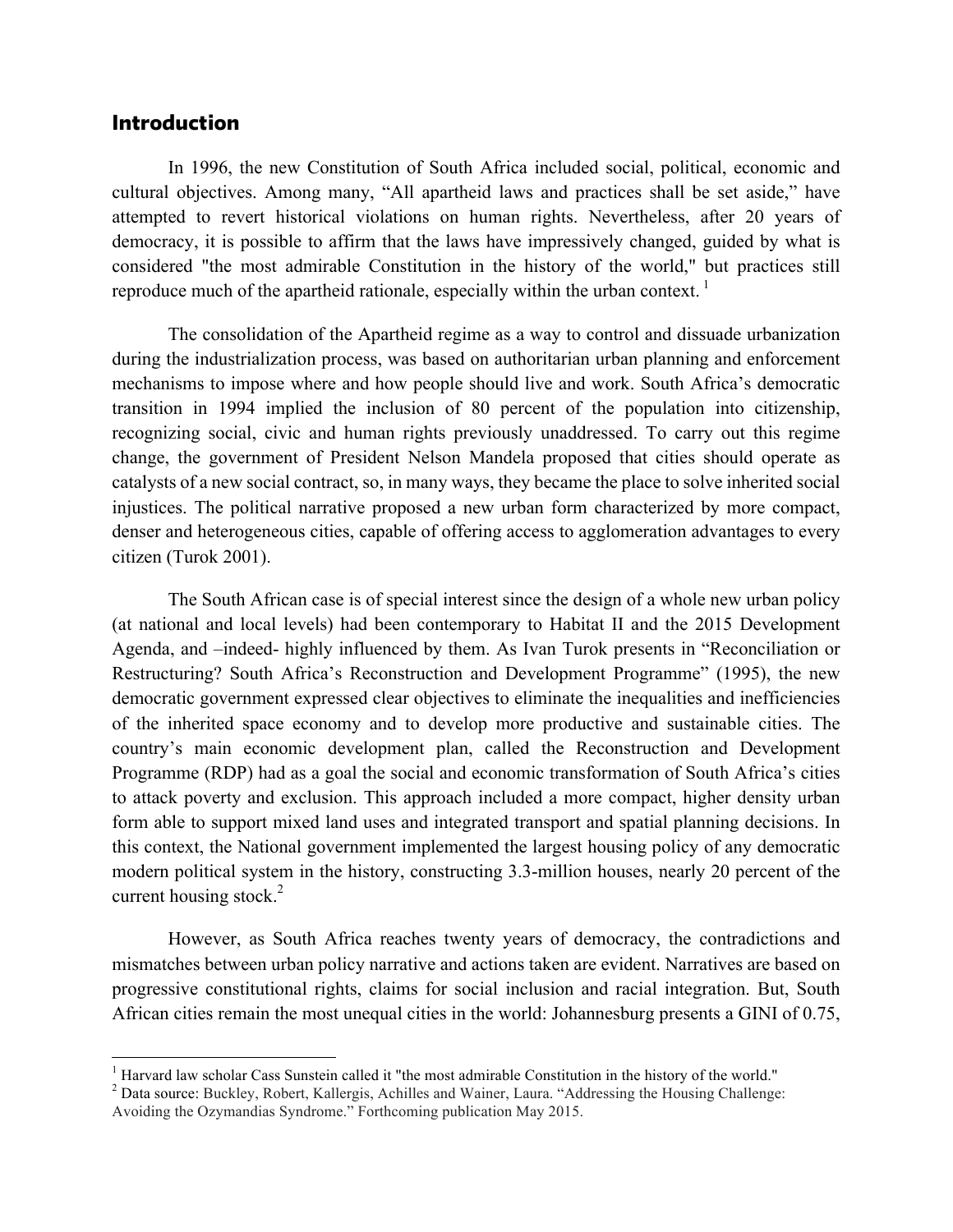Durban 0.72 and Cape Town of 0.67. Disagreements as to what has transpired in the three major cities suggests that the idea of inclusiveness is barely reflected in the lives of most of the non-white population. As Mfaniseni F. Sighlongoyane (2015) points out, planning in post-apartheid era has been a huge disappointment, as it has not been able to deal with the complexity of two main challenges: overcoming inherited spatial structures and managing the rapidly demographic growth. For example, the housing backlog which was about 1.5-million in 1994 has increased to 2.1 million, as the population has grown at a faster rate than urbanization did (Brand and Cohen 2013). As a result, it is not surprising that the most recent National Development Plan (2014) identified upgrading of informal settlements –previously almost inexistent-- as being the country's foremost infrastructure priority.

This chapter provides an overview of South Africa's housing policy, which has been the main urban policy at national, state and local levels. It analyzes the influence of the HABITAT II processes, and some insights about how this broader framework has been assimilated at local levels. Specifically, it studies housing policy's performance through the lens of inequality, jobless growth and climate change variables. Empirical evidence of Johannesburg, Durban and Cape Town will stress the mismatch between narratives and actions, in order to discuss about the effectiveness of normative frameworks towards HABITAT III (2016). The paper suggests that what happens in these cities has much wider relevance. Indeed, these problems assume national significance given the proportionate size of the population and their share on macroeconomic processes.

#### **The creation of an urban agenda based on housing rights**

In 1995, President Nelson Mandela wrote the foreword introduction of The Urban Development Strategy named Remaking South Africa's Cities and Towns.

"Urban areas are extremely inequitable and inefficient due to decades of apartheid mismanagement. We need to massively improve the quality of life of our people, through creating jobs and deracialising the cities. By mobilising the resources of urban communities, government and the private sector we can make our cities centres of opportunity for all South Africans, and competitive within the world economy. The success of this will depend on the initiative taken by urban residents to build their local authorities and promote local economic development." (Remaking South Africa's Cities and Towns, 1995,1)

The national Reconstruction Development Programme (RDP), which includes the urban strategy set the government's vision for 2020, determined that cities and towns would be centers of social and economic opportunity and free of racial segregation and gender discrimination through better housing and greater security of tenure to revert spatial inefficiencies, especially the mismatch between residential and work areas. One of the five goals to overcome the Apartheid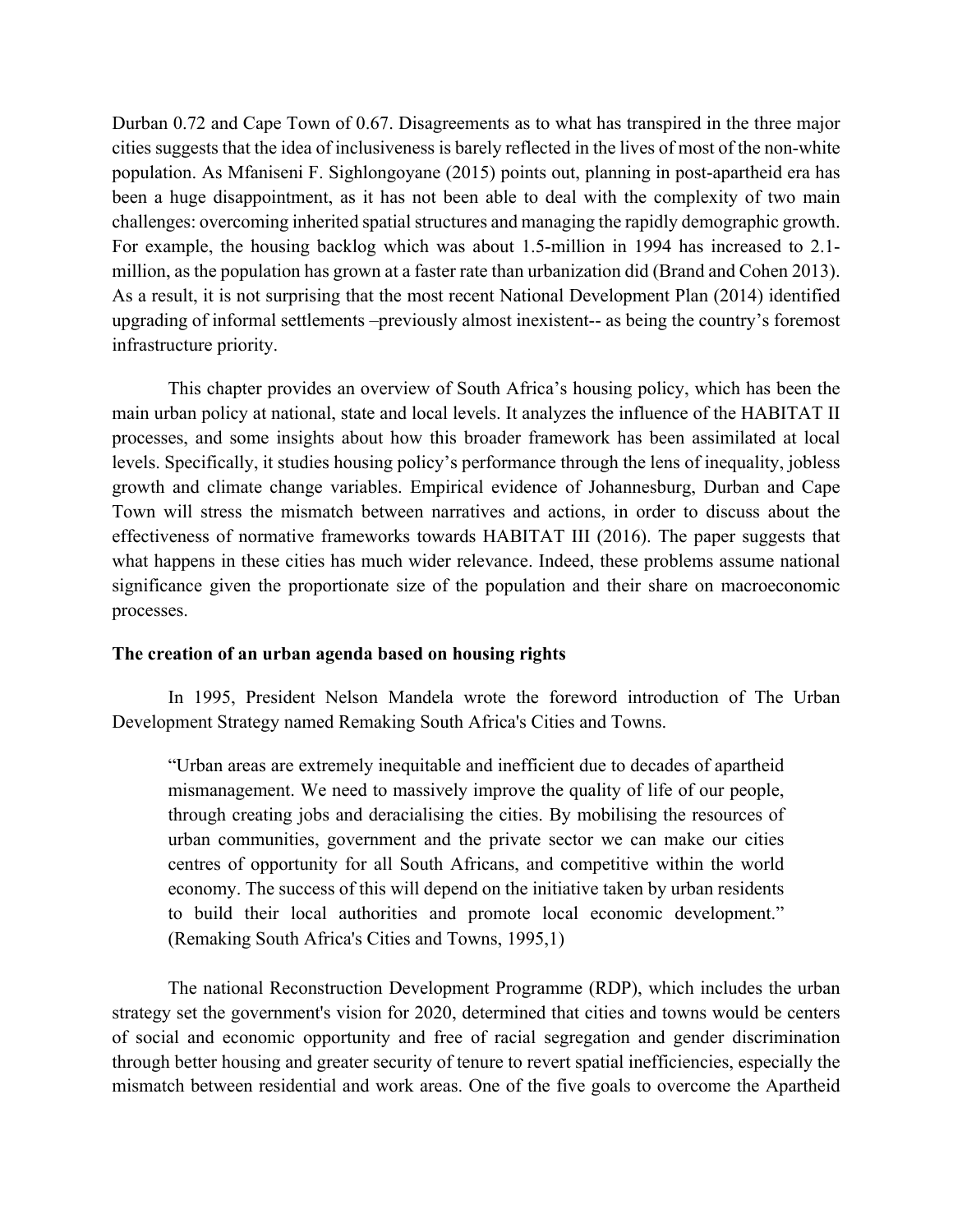city was to integrate the cities and towns, including a special focus on rebuilding townships and reducing commuting distances (Urban Development Strategy of the Government of National Unity 1996, 2-18). South Africa's democratic housing policy discussions started at the National Housing Forum, a multisector convening between 1992 and 1994. Negotiations culminated in a Housing Summit, a Record of Understanding and the Housing White Paper of 1994, framework for legislation --The Housing Act (1997) - and RDP programmes based on secure tenure and basic infrastructure provision.

The Second United Nations Conference on Human Settlements (Habitat II Istanbul), endorsed important changes in the approach to human settlements, acknowledging the need for managing urbanization processes, rather than preventing them. The 2015 Habitat Agenda influenced the design of the new South African housing policy. For instance, the RDP normative frameworks on housing started corresponding with the International Covenant on Economic, Social and Cultural Rights (1966). Adequate housing was measured by legal security of tenure, the availability of services; materials, facilities and infrastructure; affordability; habitability; accessibility; location and cultural adequacy (The UN Committee on Economic, Cultural and Social Rights, 1991). Also, in legislative terms, the South African Housing Act (1997) quotes paragraph 61 of the Habitat Agenda, which states that housing policy and programmes should ensure: non-discriminatory access; security of tenure and equal access to all; accessibility and affordability, and monitoring and evaluation of homelessness and inadequate housing (UN HABITAT, Report of The United Nations Conference on Human Settlements Habitat II, 1996).

Furthermore, contemporary to the Habitat II conference in 1996, there was a significant change in the approach to housing policy, from a narrative of subsidized schemes to 'sustainable affordability'. In the Istanbul conference, the Homeless People's Federation (HPF) captured the attention of international organizations, such as UNDP and the World Bank. Their 'sustainable housing' approach was based on progressive improvements mutual- and self-help construction and access to credit and demanded the participation of international sector regarding funding and know-how. They were also supported by the public national sector who was concerned about the feasibility of eternal subsidy schemes. Thus, in 1998, a multi-sectorial agreement ended in the formation of the People's Housing Partnership Trust. This programme encouraged individuals and communities in their efforts to fulfill their own housing needs and who wish to enhance the subsidies they receive from government by assisting them in accessing land, services and technical assistance (Kihato 2015). Other actions on the accomplishment of the Habitat Agenda were the creation of the National Housing Finance Corporation, which developed loan schemes and risksharing mechanisms, and the Land Redistribution Program and the National Housing Code (2000), to set out the policy principles and standards, among others.

During a plenary of the United Nations General Assembly in 2001, the Minister of Housing Sankie Mthembi-Mahanyele exposed the country's commitment embodied in the Reconstruction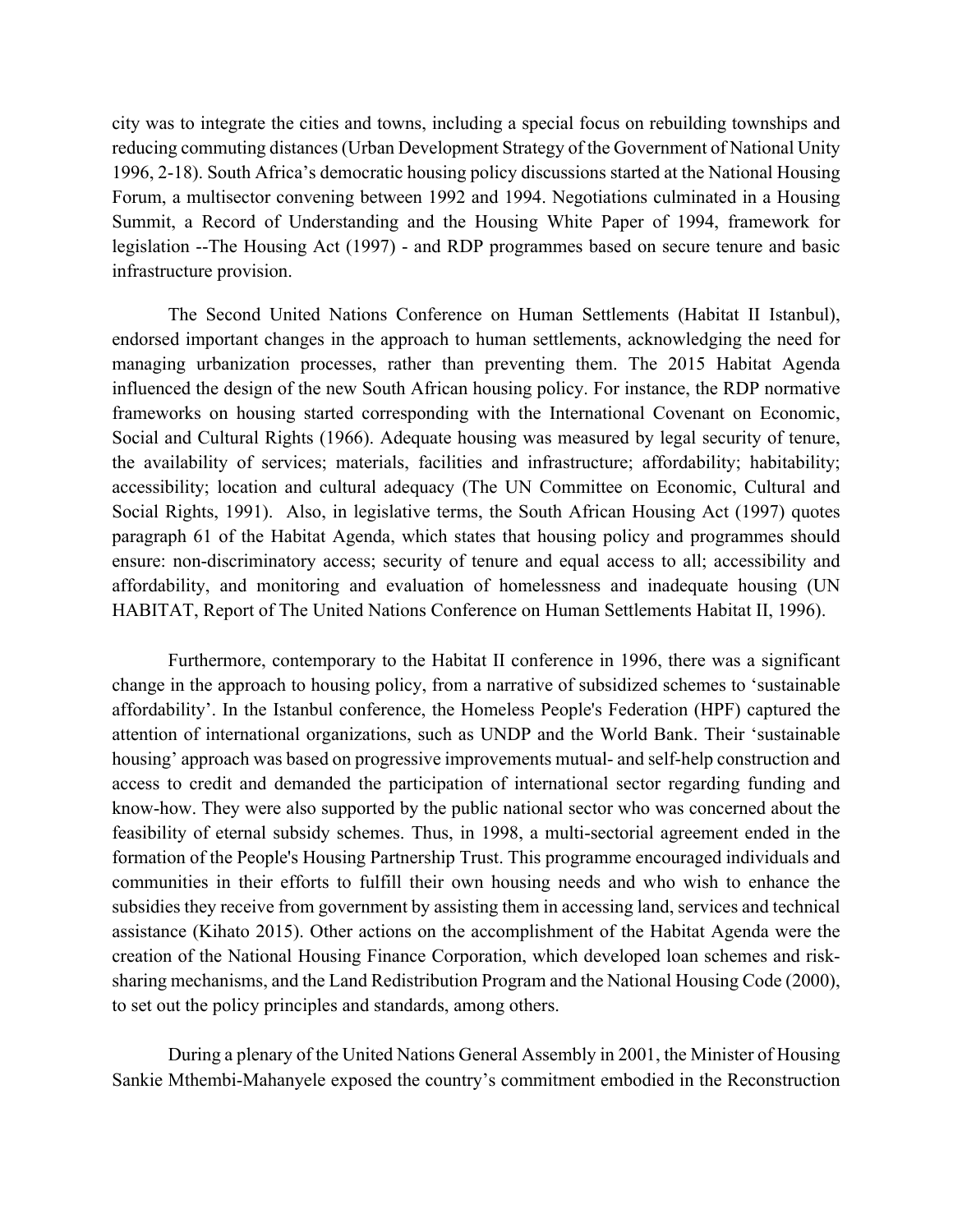and Development Programme, stressing the importance of the housing policy as a key factor of poverty alleviation, clearly influenced by UN-Habitat.

"We are concentrating our efforts on bridging gaps and planning our housing programme in such a way that it responds to a dynamic housing environment, especially the strategic needs of our main target group: the poor. (…) In this regard, we are examining the sustainability of the current housing subsidy programme such that it can continue to contribute towards meeting the housing needs of the poor thus contributing towards poverty alleviation. The housing subsidy programme targets poverty by: (1) empowering the poor to participate in the economy by giving them shelter which they can utilise for economic purposes, like small enterprise bases; (2) empowering small and emerging contractors by awarding housing construction contracts on an affirmative procurement basis; (3) empowering women through the People's Housing Process (PHP) to acquire skills to provide their own housing and to participate in the construction sector; and (4) generating employment, because our housing construction projects promote the employment of local communities and the use of local material suppliers."

However, as Robina Goodlad notes (1996), the expansion of citizenship and the macroeconomic context presented mismatches between socio-economic rights and conservative monetary and fiscal policies. Even when Section 26 of the Constitution of the Republic of South Africa states that everyone has the right to have "access to adequate housing," ensuring constitutional rights was still limited by 2004. After 10 years of democracy, the Department of Housing admitted that its interventions had not addressed the inequalities and inefficiencies of apartheid's geography, so they presented a restructuration of the national housing policy (Kihato 2015). The Department of Provincial and Local Government published then "Breaking New Ground: A Comprehensive Plan for the Development of Sustainable Human Settlements," a revised policy framework with a stronger focus on an holistic urban approach to housing including sustainability, the role of local governments and slum upgrading processes (Tissington 2011). "Breaking New Ground (…)" pushed towards the accomplishment of UN's MDG Target 11 by 2014. In concordance with the Cities Alliance narrative, the new policy set the guides to replace slums with new standardized subsidy housing (Cross 2006).

Ultimately, the country is involved in the design of the National Development Plan 2030. Still to be seen how Habitat III will influence the design of the new national urban agenda and third generation housing policy. In order to analyze the consequences of the last 20 years of policy implementation, the following sections examine the impacts of housing policy through the lens of inequality in Cape Town, jobless growth in Johannesburg and climate change in Durban.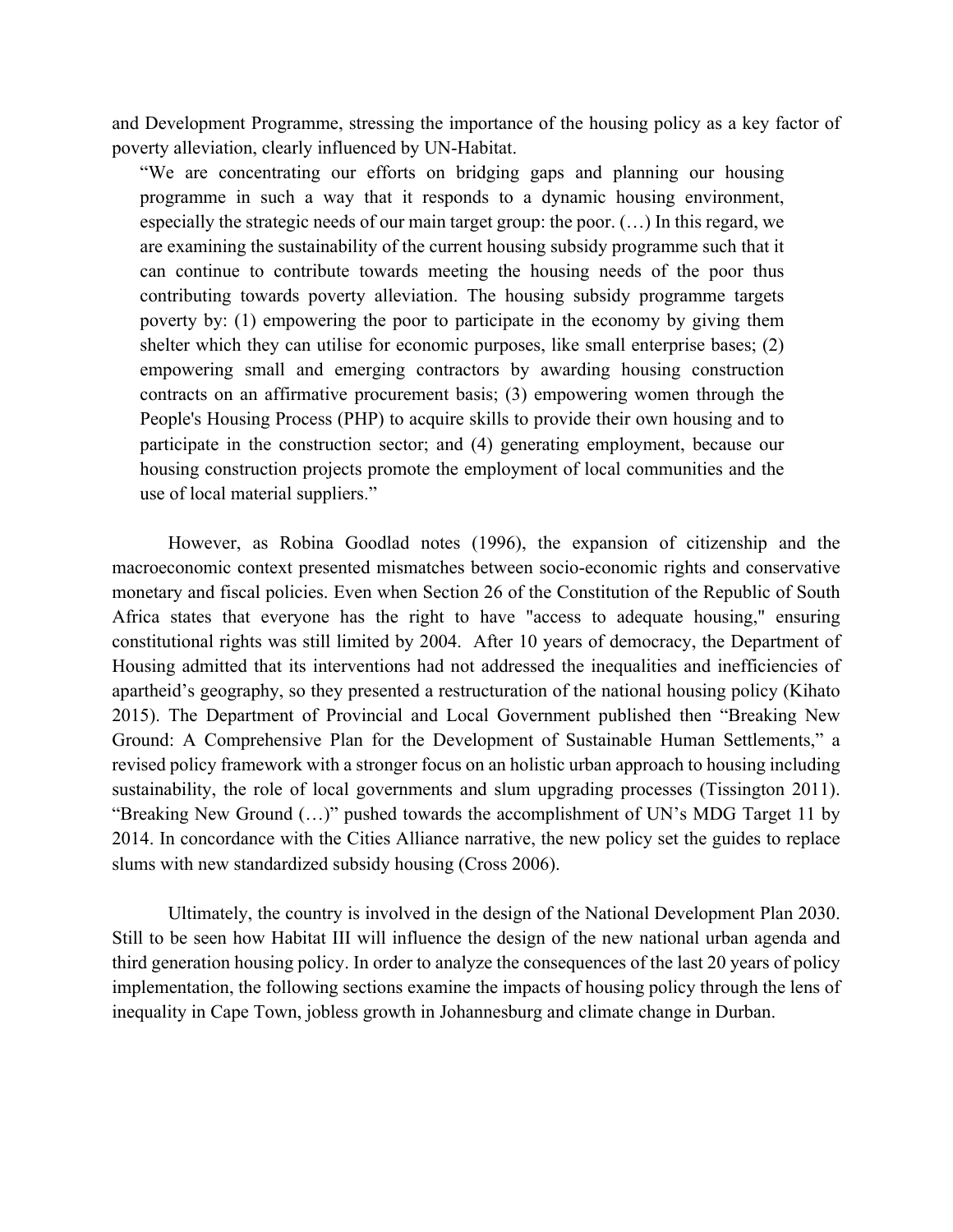## Inequality: Cape Town's inherited and current spatial segregation

South Africa's development trajectory of the last 20 years is characterized by moderate economic growth and increasing inequality, which still has a strong racial component. The economic and social fabric is the result of active racial privileging in state policy. Even without the direct racial interventions in the labor market and spatial segregation, the inherited biases in determining where people should live and work did not allow major improvements in the redistribution mechanisms. Housing policy played a special role on perpetuating these segregation patterns.

Despite a short period of recession which corresponds to the democratic transition, the GDP per capita increased 25 percent during the post-apartheid phase and South Africa is today a significantly richer country. However, South Africa's high aggregate level of income inequality also increased between 1993 and 2008.<sup>3</sup> South Africa's inequality and high poverty levels rise the question whether the evolving character of the post-Apartheid economy and the policy efforts of the democratic government have been able to reverse the heritage and improve human development.

Leibbrandt, Woolard and Finn, Jonathan Argent (2010) studied inequality and poverty trends in South Africa, showing some concerning findings. First, while income poverty has fallen slightly in the aggregate, it persists at high levels for Black African and Colored people. The share of top income decile has increased since 1994, at the expense of all the other deciles, especially the lowest income decile that has now a greater share population and smaller share of income than in 1996. The cumulative share of income of the first five deciles decreased from 8.32% in 1993 to 7.79% in 2008, with drops on real incomes as well. Second, poverty in urban areas has increased. Even if rural poverty is still higher than urban, the pauperization of rural areas and urbanization processes explain why the proportion of rural poor is declining and the urban poor increased by 23% from 1996 to 2008. Third, improvements in non-monetary well-being, for example, access to piped water, electricity and formal housing did not affected de-racialization. As the authors indicate, the net effect of all of these changes is an increase in inequality and poverty since 1994. According to the World Bank, GINI index in South Africa was last measured at 63.14 in 2009, several points higher than in 1994 (59.3).

South African cities' urban structure is still reproducing patterns of segregation and increasing inequality. Black African and Coloured townships are still as racially segregated and their residents live in overcrowded living conditions which are under-served by transportation and infrastructure. In this sense, despite the provision of some 3.3 million heavily subsidized housing units since 1994, at a cost of about \$30 billion, there is now a larger backlog of those seeking housing assistance than there was when the program began (Bradlow, Bolnich and Shearing 2011).

 <sup>3</sup> World Bank Data Base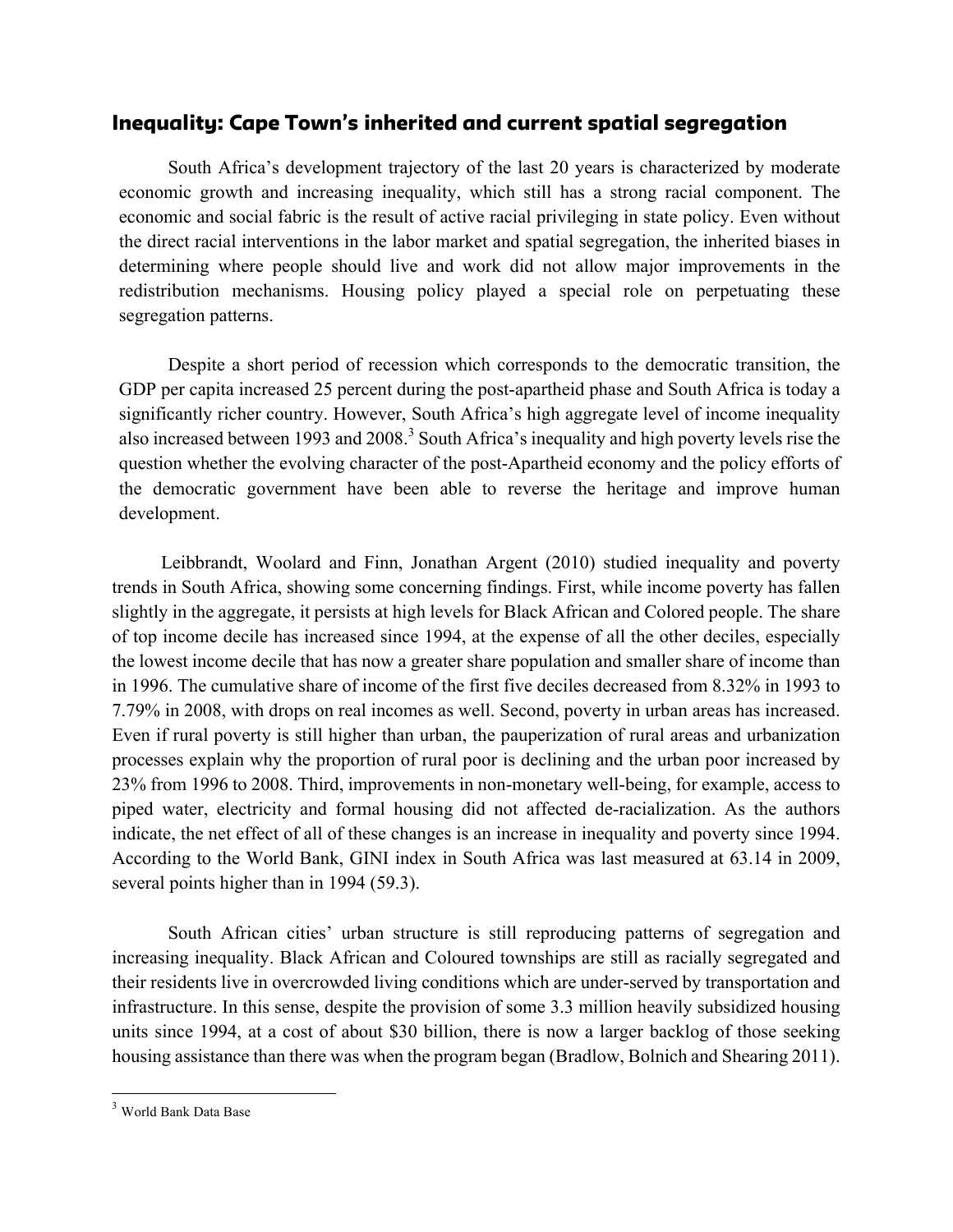Housing policy and its implications on persistent spatial inequality must be interpreted from two sides. On the one hand, the implementation of the RDP housing projects, which lock up nonwhite population from the agglomeration benefits. On the other hand, the generation of a new type of urban sprawl driven the private sector which develops exclusive neighborhoods and gated communities in the outskirts of the city. The result is a highly fragmented city, where access to jobs, education and health system is extremely unequal.

According to Cape Town's Spatial Development Framework (2012), housing should compensate these existing imbalances in the distribution of different types of residential development, avoid creating new imbalances, and promote a greater mix of market-driven and subsidized housing developments in as many neighborhoods as possible. It should also increase low-income earners' access to affordable housing that is located close to the city's economic opportunities. The general criteria to be used for the identification of land for subsidized housing should take into account the importance of containing urban sprawl, protect the Urban Edge to contribute to the development of a more compact city, and maximize the use of existing infrastructure and service capacity. It should also, facilitate urban integration, and promote the establishment of viable communities in small parcels rather than large scale developments in areas like the Metro Southeast and Atlantis. Finally, it should support a mutually beneficial mix of social, residential, recreational, commercial and employment opportunities, and promote a relatively even spread of housing opportunities across the growth corridors within the existing footprint of the city (SDF 2012, 72).

During the last years, Cape Town has been experiencing an upsurge in a housing shortage, especially for Black African and Coloured people. According to a 2014 report of the Human Sciences Research Council, the estimated housing backlog in Cape Town is between 360,000 and 400,000 houses, and growing at a rate of 16,000–18,000 units per year.<sup>4</sup> Moreover, 86 percent of Capetonians cannot access to a 50 square meters market-priced unit of R850,000; 74 percent cannot access to what is considered an affordable house valued in R500,000; and 47 percent of the people are officially considered indigent who depend on full housing subsidies and social transfers to maintain the basic conditions of the house.<sup>5</sup> Certainly one of the biggest challenges for Cape Town is to accommodate low-income households along activity corridors and public transport, and how to discourage real estate developments from expanding the city. Turok (2011) shows that Low-income populations are dispersed in relatively dense informal settlements and very low dense public housing projects, both distant from employment areas.

<sup>&</sup>lt;sup>4</sup> Mongwe Robert. "Race, Class and Housing in Post-Apartheid Cape Town." Human Sciences Research Council, 2015. http://www.hsrc.ac.za/en/review/november-/race-class-housing

<sup>&</sup>lt;sup>5</sup> Source: 2011 Census Household Income by Sub-place. Affordability and market prices referenced in McGaffin, Rob, Francois Viruly and Mark Massyn. "The Economic and Financial Issues of Developing Higher Density, Affordable Residential Property in the Inner City of Cape Town." 2012 Department of Construction Economics and Management, University of Cape Town. Finn, Arden, Leibbrandt, Murray and Levinsohn James. "Income Mobility in South Africa: Evidence from the First Two Waves of the National Income Dynamics Study." Southern Africa Labour and Development Research Unit, UCT, 2012.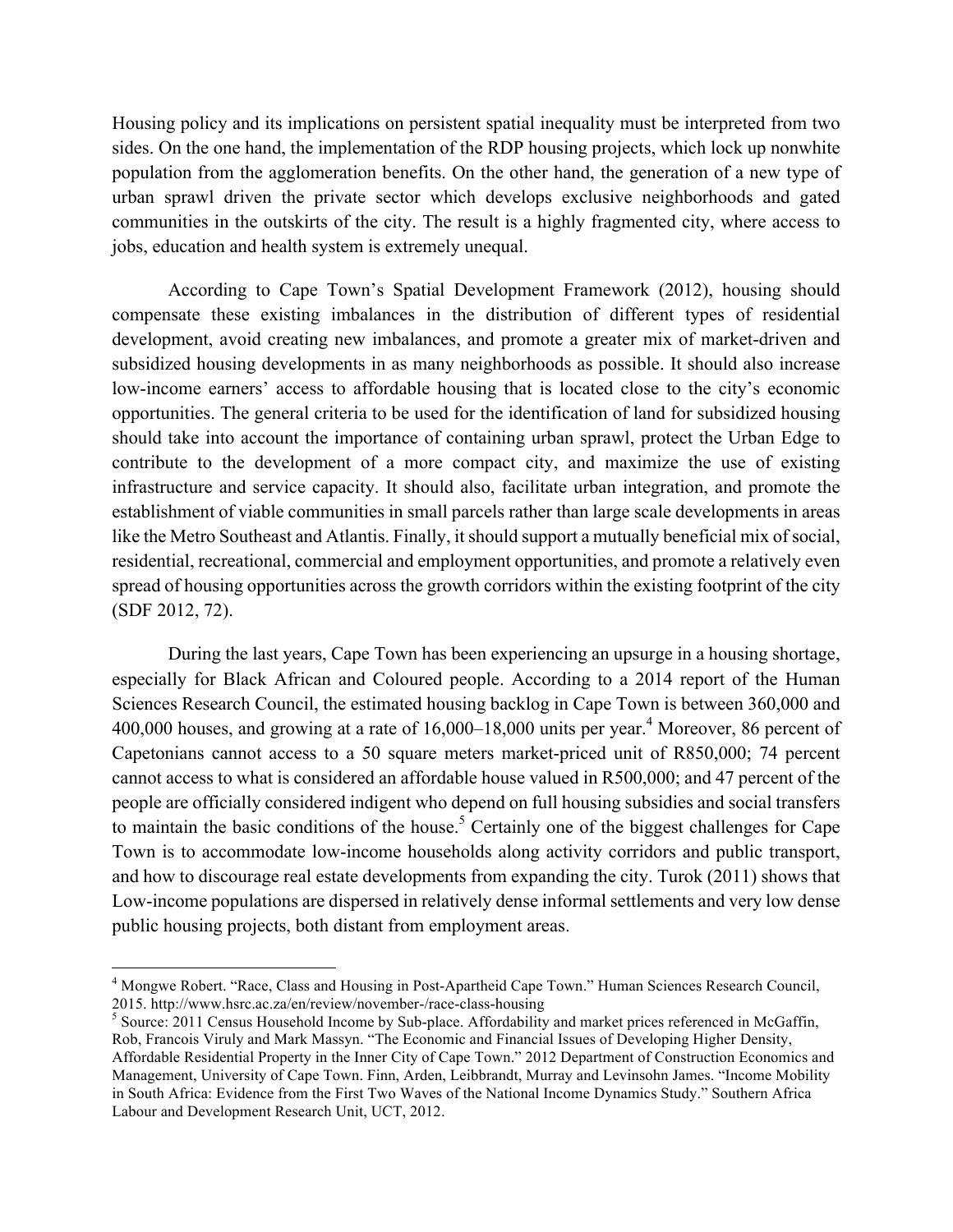The inconsistence between the SDF proposals and what is actually happening regarding public housing efforts is reflected on the city's government largest low-income housing project in Pelican Park, a neighborhood located 23 kilometers from the city center. According to official data on the City's Webpage, by the end of June 2014, 607 houses had already been handed over at the Pelican Park development. The project includes 2,024 totally subsidized homes (Breaking New Ground programme), 760 starter homes (Gap Housing programme) selling for R320,000 (us\$32,000), and 360 higher value homes (bonded) valued from R480,000 to R700,000 (us\$48,00 – us\$ 70,000). It is expected that the remaining 1,400 State-subsidized houses would have been handed over by December 2016. The total cost of this development is approximately R700 million, and which includes State and private investment. Pelican Park would also include two schools, a clinic and shops for low-income families.<sup>6</sup>

Official optimism has been overshadowed by a report published in 2013 by the African Urban Research Initiative of the African Centre for Cities at the University of Cape Town.<sup>7</sup> The report, written by Christy Zinn, illustrates the experience of a family recently moved into their new state-subsidized house in Pelican Park from an informal settlement in Ottery. According to the author, the project has proven for many residents to be further away from work, schools, employment opportunities and shops than in their previous living situations, usually in densely populated informal areas. Certainly, this housing policy does not match the SDF, on the contrary, the City is buying up land outside the urban edge for the expansion of Phesantekraal, and supporting developments such as Wescape. Indeed, the City is actively discouraging the private sector from doing a similar thing, which is indicative of double standards.

From the private sector perspective, the Wescape project, located 25 kilometers from the city center and which compromises the decision of controlling the urban sprawl and scial intergration. Wescape is a proposal for a satellite city to be built between Melkbosstrand and Atlantis on the north-western area. The 140-billion Rand (us\$ 14-billion) project involves 200,000 houses, 415 schools, 370 public service facilities and 15 sports complexes to be built over the next 15 years. The project, aims to allocate 800,000 people by 2036. Wescape certainly does not contribute to rebalance Cape Town's low density and social fragmentation. It is mainly focused on lower income groups – those earning between R4,000 and R6,000 (us\$ 400 and us\$600) a month, but according to the last 2011 Census, more than half of the city's population generate incomes below that range.<sup>8</sup> Wescape is the city's largest urban development project to date and

 <sup>6</sup> Data from "Hundreds of houses handed over in Pelican Park," on City government Webpage

https://www.capetown.gov.za/en/Pages/HundredshouseshandedoveralreadyPelican-Park.aspx<br>
<sup>7</sup> Extracted from http://www.urbanafrica.net/urban-voices/pelican-park-cape-towns-housing-shame/<br>
<sup>8</sup> Source: 2011 Census Household In

Rob, Francois Viruly and Mark Massyn. "The Economic and Financial Issues of Developing Higher Density, Affordable Residential Property in the Inner City of Cape Town." 2012 Department of Construction Economics and Management, University of Cape Town. Finn, Arden, Leibbrandt, Murray and Levinsohn James. "Income Mobility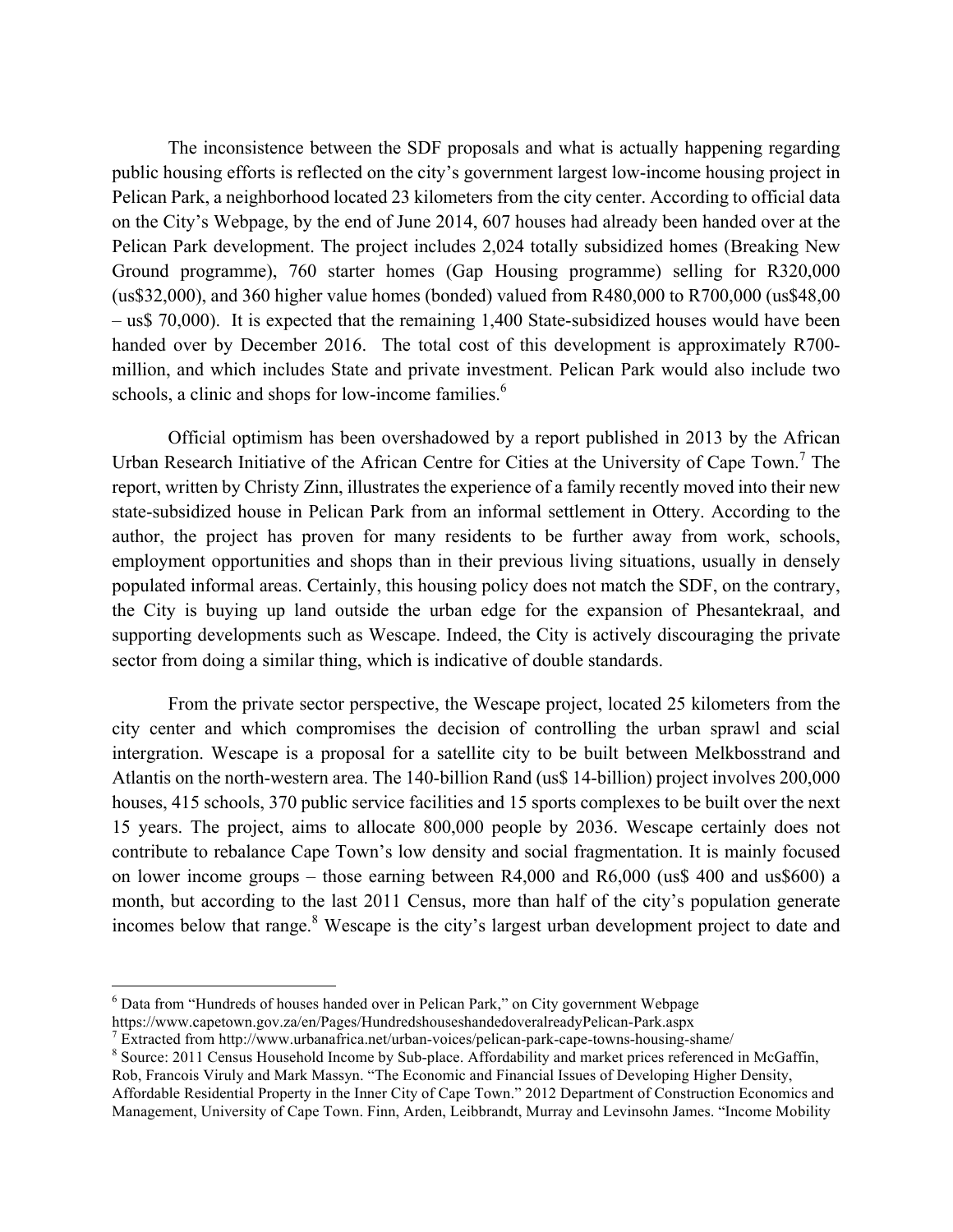the first mega-housing development since Mitchells Plain was established in the early 1970s, under the Apartheid planning rationale.<sup>9</sup>

The Wescape development was supported by the city's political leadership but opposed by residents, academics, experts and non-government groups leaded by the Greater Cape Town Civic Alliance to Public Protector. Worldwide renowned professors from the City and Regional Planning Programme of the University of Cape Town, such as David Dewar, Vanessa Watson, Nancy Odendaal, Tania Katzschner and Tanja Winkler have outlined the reasons why Wescape is detrimental to the city's development. Their reports state that the project will be a burden to Cape Town taxpayers due the unaffordable costs in infrastructure and will almost certainly worsen the position of the poor. In an open letter to the political supporters of the project, Premier Helen Zille, Anton Bredell and Mayor Patricia de Lille, the academics urged not to grant the application, comparing Wescape to apartheid projects such as Mitchells Plain, Khayelitsha.<sup>10</sup>

This local scenario is a reflection of a national trend. Lemanski (2009) explains that the national housing subsidy scheme is failing to meet demand, because of the persistent quantitative backlogs and the quality of the housing that the public sector delivers. According to the author, although backyard shacks pre-date the subsidy system, the characteristics of the housing policy itself create a new supply of backyard space because the beneficiaries are cash-poor. Moreover, Lemanski argues that South Africa's informal backyard dwellings is a by-product of formal housing policies which also strength the social and racial segregation created by apartheid. In this sense, Kihato (2015) shows that by the late 1990s, scholars and urban practitioners began to question the quantitative emphasis on the delivery of "bricks and mortar" over other holistic urban approaches. Specifically, the location of the subsidized homes that perpetuated a 'ghettoization' of the poor was one of the biggest concerns. In this sense, post-apartheid's housing policy created unviable and dysfunctional urban settlements that systematically marginalized Black African and Coloured poor urban dwellers.

Thus, it is possible to affirm that the current spatial structure of South African cities, product of inherited and current policy, is at least partially responsible for increased income gaps. On the Gini index of inequality, which measures the gap between the poor, who cannot afford the mobility required in large cities, and middle- and higher-income groups, who are fully mobile and can more easily take advantage of opportunities, South Africa is judged to be the second most unequal country. The South African experience showcases the difficulties associated with using housing subsidies that rely on low land costs to be able to exploit the benefits of cities.

in South Africa: Evidence from the First Two Waves of the National Income Dynamics Study." Southern Africa Labour and Development Research Unit, UCT, 2012.<br><sup>9</sup> Data from Wescape website: http://wescapelife.co.za/<br><sup>10</sup> Extracted from http://www.internafrica.org/2013/06/r140bn-wescape-project-doomed.html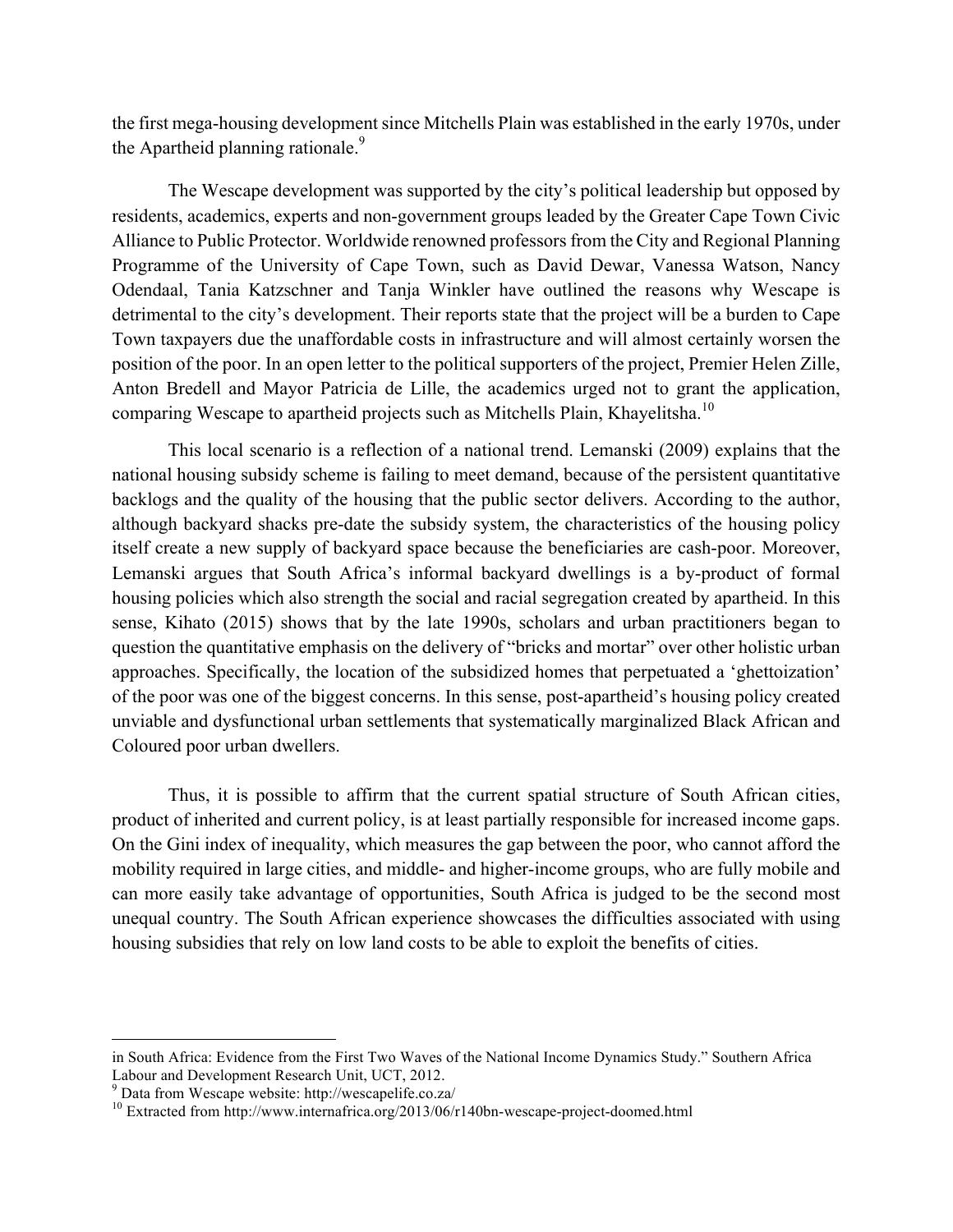### Jobless Growth: housing as a poverty trap in Johannesburg

A recent Mc Kingsey (2015) report on South Africa's economy argues that however the country has achieved remarkable improvements since 1994, a deceleration of the GDP growth to just 1.8 percent since 2008 and a persistent 25 percent of unemployment (52 percent Youth unemployment) are significant constraints to the country's progress. Since 1994, South Africa's performance on job creation has been poor. Marco economic factors, such as the productivity structure and education quality, are reinforced by spatial difficulties that most of the population face regarding access to jobs.

The 2013 report by the Industrial Development Corporation (IDC), showed that the manufacturing sector accounted for 20.9 percent of the country's gross domestic product (GDP) in 1994, but its contribution has declined to a 12 percent. This resulted in the manufacturing sector contributing only 0.5% to the overall growth of the country's GDP from 1994 to 2012. The decline of South Africa's manufacturing segment has had important consequences for the sectoral distribution of employment, while the tertiary sectors such as Government and non-Government services, and finance have increased. Still, overall employment remains at high levels. In 2015 national average reached 25%, around 5million people.<sup>11</sup> Leibbrandt, Woolard and Finn, Jonathan Argent (2010) state argue that rising inequality within the labour market – due both to rising unemployment and rising earnings inequality – is the main driver of South African inequality due the significance of wage income over all other types of income on households distribution.

Macroeconomic variables, de-industrializing trends and lack of access due to spatial fragmentation explain why these national patterns are reflected in employment trends within the urban context. Beall, Crankshaw and Parnell (2000) say that the growth of urban unemployment in the post-apartheid period means that a greater number of people have to survive in the city without a regular formal source of income. In this sense, housing policy plays a special role since it determines not only where and how people live but also which the spatial arrangements that regulate the productive structure are and its potential to generate growth and inclusiveness (Hausmann 2014).

Sectorial policies that focus on housing isolated from the rest of other urban dynamics do not increase poor's opportunities of access to the urban advantage. In South Africa, large scale housing projects on the outskirts of the cities that reproduce homogenous grids without hierarchies, without local centers or mixed uses, do not imply improvements on household's economies. On the contrary, this type of spatial allocation of housing leaves detrimental effects for lower-income households, as it fragments labor markets and thus contribute to the exacerbation of unemployment. Jo Beall, Owen Crankshaw and Susan Parnell (2000) argue that central to the increase in urban poverty and inequality in the post-apartheid cities is the rise in unemployment and informal economies as livelihood survival strategies. In fact, many households reside in slums

 <sup>11</sup> http://www.tradingeconomics.com/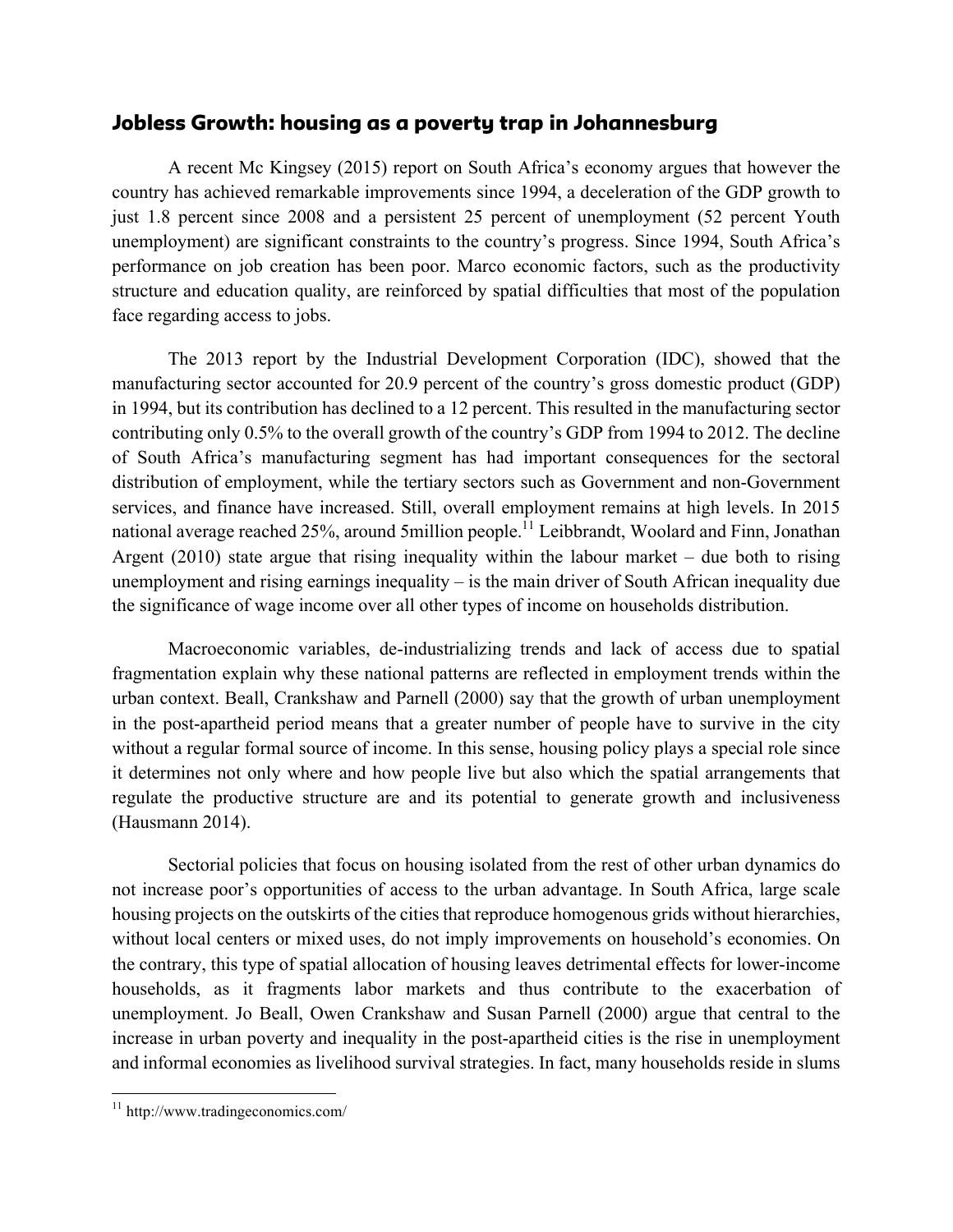is because they value the proximity to employment centers over housing standards. The lower or more unstable a person's income, the more they value accommodation close to income-earning opportunities (Satterthwaite 2011).

Hunter and Posel (2012) study the characteristics of lower-class labor markets to explain why informal dwellers may be willing to trade off upgraded formal housing and relocation for proximity to employment opportunities. The authors demonstrate with statistical data that in 2006 unemployment rates were lower among people living in informal dwellings (43 per cent) than in formal (45 per cent) and traditional (62 per cent) dwellings. Some significant labor- residence patterns across South African cities explain why people may choose to live in informal areas and, therefore, why the latter work as a poverty traps: (1) adults in informal dwellings are more likely to get a job than those living in formal and traditional dwellings; (2) informal dwellers are more likely to be employed in low-skilled occupations than formal ones; (3) informal dwellings earn less per month on average; (4) informal dwellers are more likely than formal dwellers to be in casual or temporary employment.

In the same train of thought, Lall et al. (2012) demonstrated that in South Africa people do not always choose to live in a proper house instead than a better located shack which facilitates their access to jobs opportunities. Their comparison between beneficiaries and non-beneficiaries of a housing project in Cape Town, shows that public housing provision did not generate multiplier effects by stimulating complementary private investments in housing maintenance or upgrading. Indeed, there are many cases of subsidy beneficiaries selling their houses—illegally—at significant discounts and moving back to shacks in backyards or informal settlements in order to be closer to economic and social opportunities. As a result, new formal townships and extensions to preexisting ones far from city centers have reinforced a long-standing system whereby the urban poor were pushed farther away from labor sources (Bradlow, Bolnich, and Shearing 2011). According to Philip Harrison & Alison Todes (2014), the number of households living in informal settlements has grown in absolute terms between 1996 and 2011 in most of South African municipalities. Johannesburg experienced an increase of 24%, where the informal residential and productive areas feed each other. Wills (2009) notes that some 24% of the employed in metropolitan areas work in the informal sector.

Based on these studies, it is possible to state that in South Africa, a subsidized house as an asset base, does not always support further wealth accumulation and self-investment over time, and most importantly, a house does not interfere with engagement in the labor market, even if that has been one of the most important poverty policy assumptions in post-apartheid South Africa. Catherine Cross (2006) recalls a HSRC survey in Johannesburg that reflects that poor households which already have housing and services are nevertheless falling out of their formal housing and back into the shacks, demonstrating that housing policy is --at least- not enough to escape from poverty. Johannesburg, the economic hub of the country, also shows 25 percent of unemployment,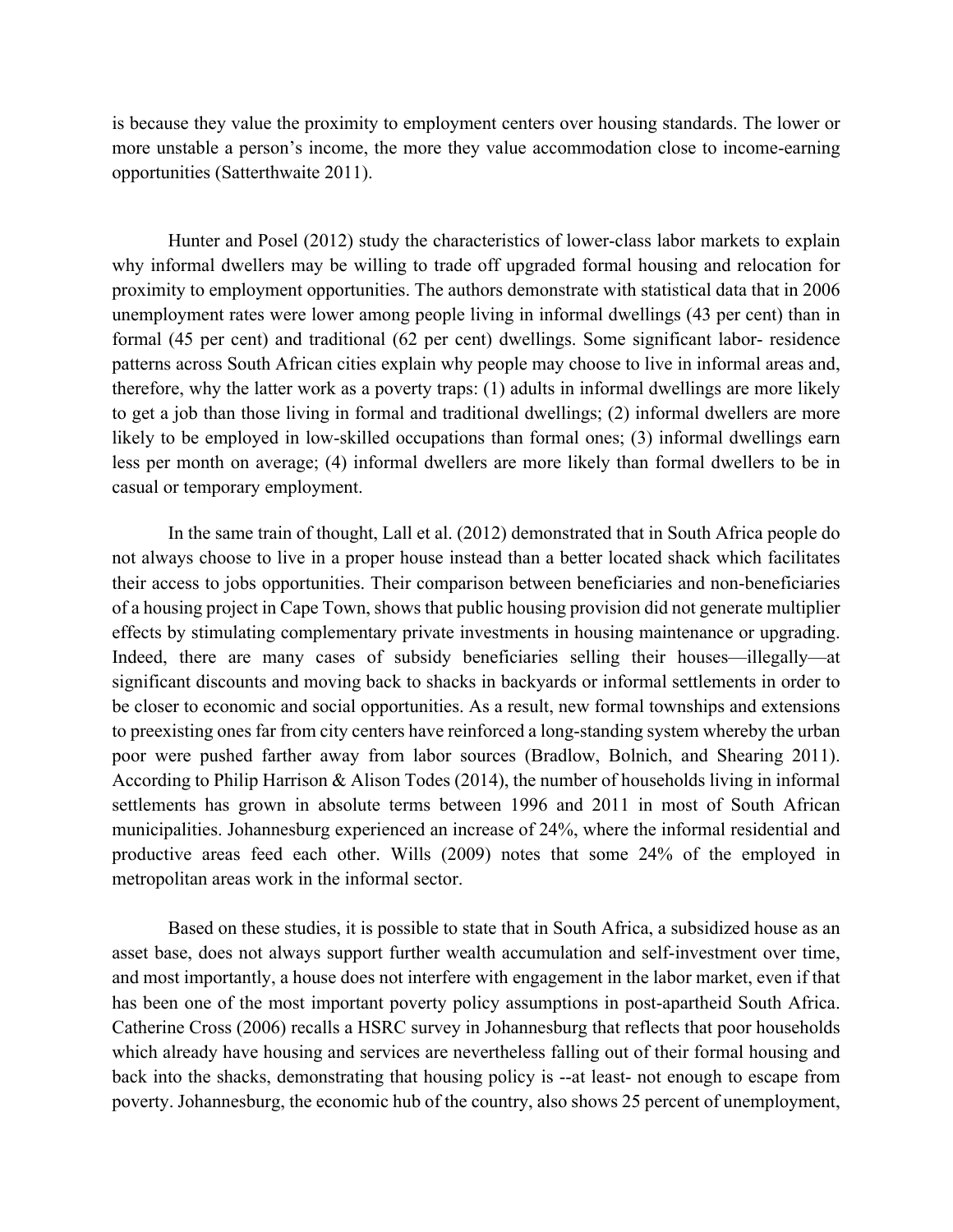and 31.5 percent among youth. Findings from HSRC's 2005 Johannesburg City Strategies results show that smaller urban household sizes are associated with families falling apart as a result of unemployment effects. Many of these households, who are not be able to exist at all without social welfare grants cannot cover the associated costs of a formal house. As Cross indicates, delivery of housing alone is precarious in relation to poverty reduction, since formal housing depends on enough income that lower income families are not able to produce due to the great difficulty in engaging the job market.

The cost of transport and long commuting times prohibit lower-income households from taking full advantage of the large labor markets that exist in the cities. The National Household Travel Survey (2003) conducted by Stats SA found that the average travel time between home and work for commuters making use of public transport is 59 minutes. More than 1.3 million South Africans spend more than two hours a day travelling to and from their places of residence. Specifically in Johannesburg, poorer households spend 20% of their monthly income on transport. According to Astrid Wood (2015), in Johannesburg 40 per cent of the population lives in Soweto, a township located 40 km from inner city. Distance between work and home is large, and access to formal labor sources implies 20% of a current poor household income. In 2009, the city implemented the Ra Vaya Bus Rapid Transport system, the first in Africa. Still, Wood argues that inherited fragmentation and dispersion of residential areas turn the most innovative ideas difficult to implement. On an average day in the country's economic hub, 53% of the trips are made by private vehicles, and 47% by public transport, of which 72% is proto formal minibuses, 14% by rail and 9% by bus (Wood 2015). Minitaxes are today the largest inner city transport sector in all major South African cities (20,000 owners, 200 000 employees and a turnover of more than R16, 5 billion). They offer larger service coverage areas, where formal public transport does not reach, but their labor, safety and environmental conditions are precarious. The Automobile Association of South Africa recorded an annual total of 70 000 minibus taxi crashes, twice the rate of all other passenger vehicles, involving 3 killed persons per day.<sup>12</sup>

Government policy to solve informal settlements have gradually shifted from the conventional approach to upgrading and incremental processes. The most recent National Development Plan (2014) identified upgrading of informal settlements as being the country's foremost infrastructure priority. The national Department of Human Settlements is committed by Outcome Eight of the Presidency Delivery Agreement to the ambitious target of upgrading 400 000 sites in informal settlements by 2015 (Harrison and Todes 2014). However, actions remains slow, with ambivalent attitudes across all spheres of government. The overwhelmingly dominant approach remains subsidized housing at peripheral sites.

<sup>&</sup>lt;sup>12</sup> Arrive Alive South Africa https://www.arrivealive.co.za/Vision-Of-Arrive-Alive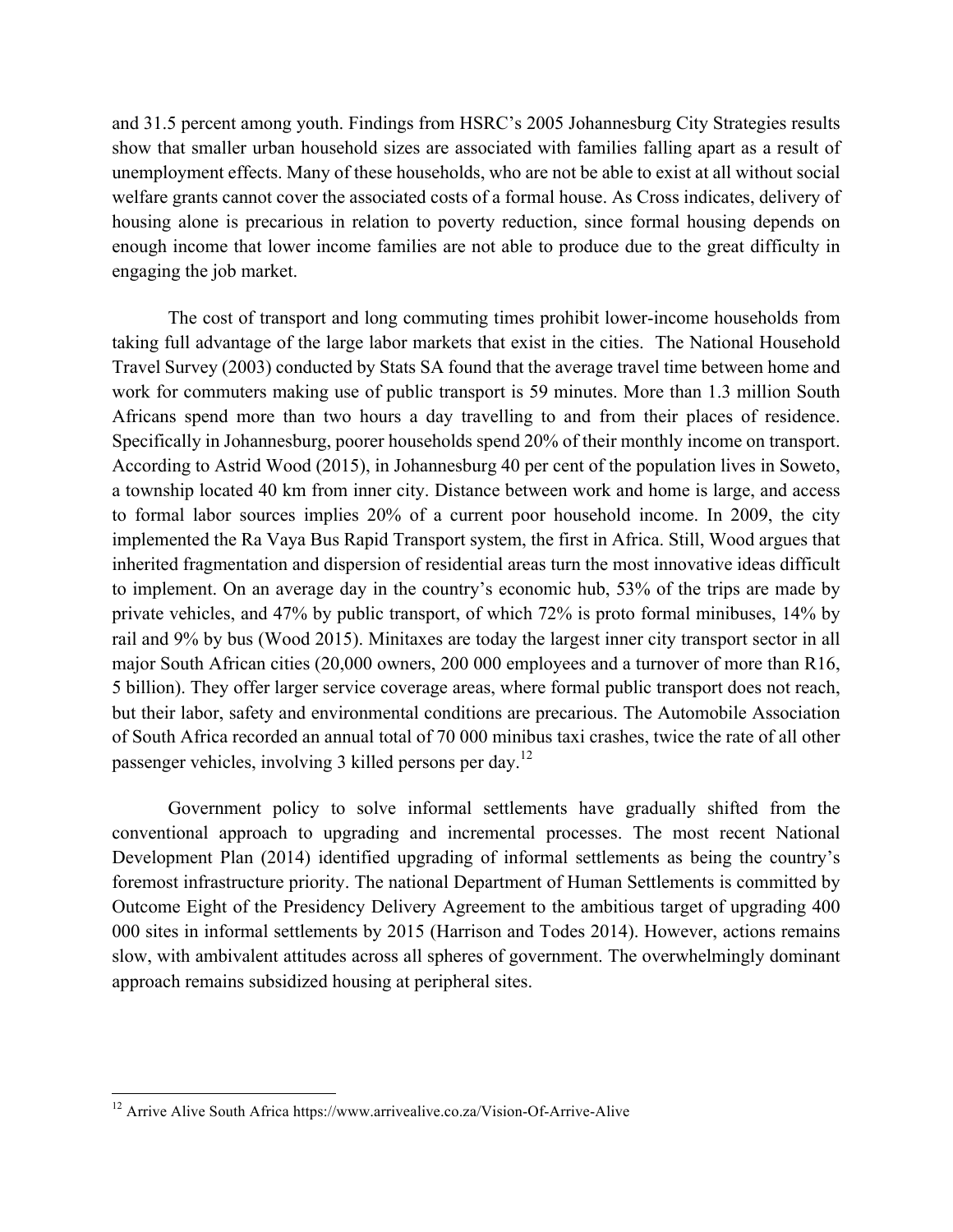### Climate Change: Durban's urgent challenges

South Africa's main contribution to climate change is through the use of combustible fuels use in residential and industrial areas. Urban form and building quality is crucial into determining trip patterns, heating systems and water efficiency. Housing policy rarely takes into account these issues and –indeed- tends to reproduce dynamics and behaviors that are extremely inefficient thus detrimental to the natural environment.

Since the United Nations Framework Convention on Climate Change in June 1992, the Kyoto Protocol of December 1997, and the Durban Climate Change Conference in 2011, South Africa has continually made voluntary efforts to mitigate its contribution to climate change. The Climate Support Programme (CSP) is a national initiative part of the International Climate Initiative (ICI) that aims to reduce greenhouse gas emissions that will accelerate the effects of climate change by 34% by 2020 and 42% by 2025.13 However, in 2011, South Africa was listed number fourteen on the Union of Concerned Scientists ranking of carbon dioxide emissions by country.<sup>14</sup> Its emissions rise approximately 9.42 metric tons of CO2 per person each year. The country's emissions remains 43% higher than the global average, the second largest emitter of carbon dioxide on the continent, after Libya, with higher per capita emissions than China and eight other developing countries (Mokwena 2009, Stephan 2015). Within this context, in 2014, the South African cabinet approved a study to determine ways to decrease greenhouse gas emissions across industry sectors of energy, transport and waste management, but housing stays systematically away from the discussion.

Housing policy and its implications on climate change have particular relevance for those scholars that relate low density urban form and pollution. Karen Seto et al. (2013) examined the relationship between the scale metropolitan areas and carbon dioxide (CO2) emissions. They found that while larger sized cities are not less emissions efficient, future urbanization will pose direct threats to high-value ecosystems. The highest rates of land conversion over the next few decades will likely take place in biodiversity hotspots which were relatively undisturbed by urban development until fifteen years ago (Seto et al., 2012). In addition, the environmental impacts of urban expansion occur through the pressure that is put on land resources rather than through greater CO2 emissions (Jiang et al., 2013). This pressure on land use in turn results in the loss of vegetation biomass, and is expected to contribute about 5 percent of total emissions from tropical deforestation and land-use change (Seto et al., 2012). Hamin and Gurran (2008) explain that in South Africa land use and urban expansion play a fundamental role on greenhouse gas mitigation policy. Reducing miles traveled depend on density, mix of land uses, grid design, spatial structure and center hierarchy, and public transport access. However, both private and public sector

<sup>&</sup>lt;sup>13</sup> McGrath, Matt. "Warming 'worst Case' Must Be Considered Say Experts." BBC News. N.p., 14 July 2015. Web. 23 July 2015.

<sup>14&</sup>quot;Each Country's Share of CO2 Emissions." *Union of Concerned Scientists.* N.P., 18 Nov. 2014. Web. 14 Mar. 2015.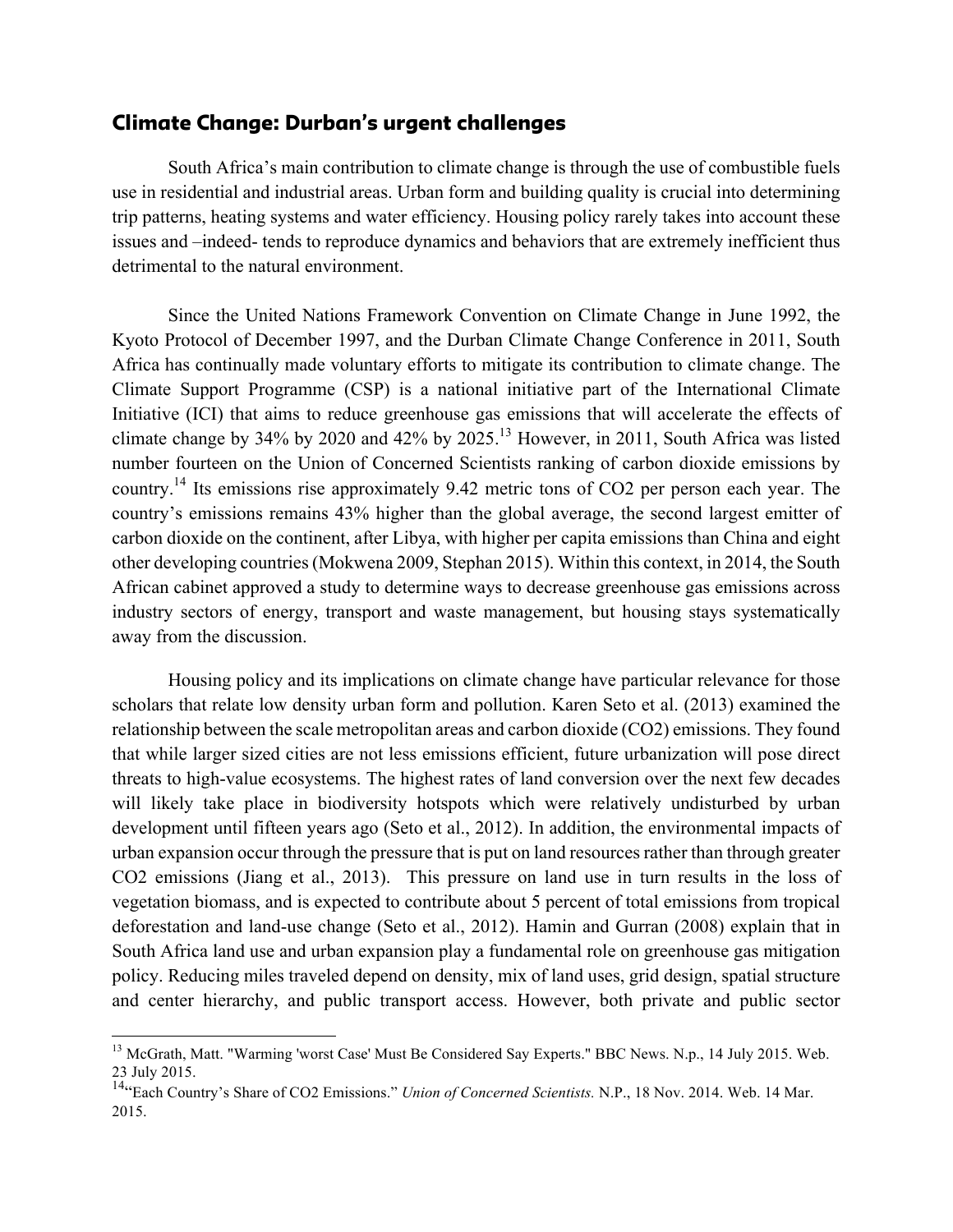contribute to the expansion of cities, the prevalence of private vehicles over public transport and fragmented land uses.

Inefficient urban expansion implies larger anthropic footprints, with more streets, parking spots and roads, increasing the percentage of impervious surface, one of the main causes of water logging and flooding. According to Douglas et al. (2008), precarious urbanization processes in Africa have led to large numbers of poor communities settling and living in floodplains, such as Alexandra in Johannesburg. In Cape Town, 29.5% of the urban footprint is affected by official risk areas, involving 49.3% of the city's population, whose  $63\%$  are poor.<sup>15</sup> In Durban, just before the UN climate change conference in 2011, a storm caused flooding that killed 8 people.<sup>16</sup> These storms were recurrent in 2012, where one person died and 10 people were injured, and in 2013, where the entire CBD was under water. Flooding is a key environmental pressure in South Africa which –at the same time- is classified as a water-stressed country. The current urban sprawl patterns project that domestic water consumption is expected to double by 2030 (Ashton and Haasbroek, 2002). Most of the predicted scarcity of water is related to consumption patterns of middle- and upper-income groups, such as swimming pools and gardens, which are responsible for 50% of domestic water consumption (Du Plessis, Irurah and Scholes 2003).<sup>17</sup>

Practices of the domestic building construction sector reveal a strong linkage to primary industries with high energy intensities. Du Plessis, Irurah and Scholes (2003) show that energy and greenhouse gas emissions in construction and construction materials constitutes one of the key industries that more consumes semi-processed outputs from the larger primary and secondary sectors. Using 1993 input–output data and 1995 primary energy data, Irurah (1997) and Irurah and Holm (1999) demonstrated that building construction had the fifth highest energy impact out of the 87 non-energy sectors of the national economy. On the other hand, low-cost initiatives to meet housing backlogs mean that the demand for construction materials will continue to grow in the next 10–20 year despite the stabilization of population. Although low-cost housing contribution to climate change is minimal compared with higher-income residential and commercial activities, the poorer the more affected. The characteristics of low cost housing programmes rationale cannot contemplate higher initial costs that responsive practices demand. As a consequence, greenhouse gas emission reduction from the related industries is likely to increase unless the industries improve on their energy efficiency or the material intensity of construction can be reduced (Seto et al., 2012).

<sup>&</sup>lt;sup>15</sup> GIS analysis from Department of City Maps, Cape Town City Government, and the Geomatics Department of the University of Cape Town.

<sup>16</sup> http://www.news24.com/SouthAfrica/News/8-killed-in-Durban-floods-20111128 http://www.sowetanlive.co.za/news/2013/12/04/heavy-rain-floods-durban-cbd---photos http://www.iol.co.za/news/south-africa/kwazulu-natal/storm-destroy-homes-floods-roads-1.1377874#.Ve9CDRFViko

 $17$  According to the U.S. Western Resource Advocates, a non-profit organization, water consumption is 50 percent higher in suburbs than in cities.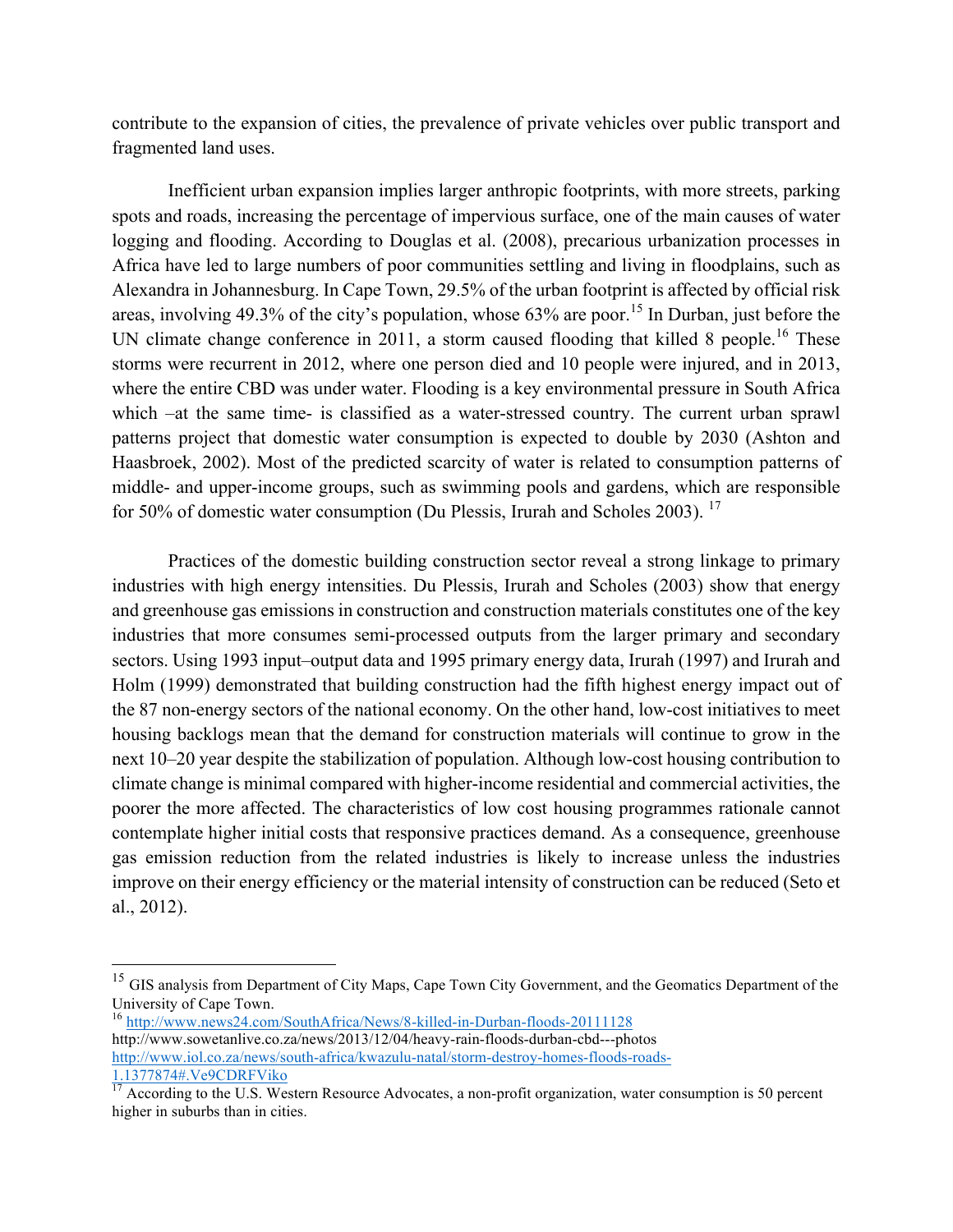Even more, the quality of the built environment will play a special role on climate change death causes. Debra Roberts and Sean O'Donoghue (2013) explore how housing modifies the temperature–mortality relationship in the Eastern and Western Cape provinces of South Africa. They found that temperature-related mortality was a major contributor to the total deaths in both provinces, that different types of housing protected differently against the effects of high and low temperatures. In terms of housing policy, traditional dwellings is thermally superior to other lowcost options that have notable implications. Their results indicate that only a well- planned housing policy may reduce the future burden of temperature-related mortality. However, heating and cooling systems are hardly integrated in residential public and private developments. In low-cost houses, combustible fuels like coal, paraffin and fuel-wood or waste that are extremely dangerous, are burnt for heating (Du Plessis, Irurah and Scholes 2003).

According to Mokwena (2009) Durban is situated in an ecologically sensitive area. Its resultant vulnerability to climate change threats such as rising sea-levels, storm surges, and flooding, implied an unavoidable approach to mitigation measures to avoid consequences that are likely to be affect productivity and damage to social and physical infrastructure. The links between urban structure, critical environmental areas and housing policy seems evident. Durban's where its urban form not only perpetuates a system where the poorest and most vulnerable live far from jobs and services, but they also live in compromised environmental conditions. Du Plessis, Irurah and Scholes (2003) argue that post-1994 housing programmes perpetuates this pattern and continues to provide low-density housing on the urban periphery for the poor. Roberts and O'Donoghue (2013) explain that approximate 406,611-unit backlog is complemented with a great dissatisfaction of those who already have a formal house. The resultant urban sprawl and the continuation of peri-urban/rural settlement patterns mean that mass transport systems are inefficient and uncompetitive and highly subsidized. This encourages the use of private vehicles and mini-taxis that are CO2 emissions intensive.

These results have relevance to current housing policy but also reinforce the importance of the built environment in mitigating adverse effects of future climate change. Current projections suggest that under climate change conditions, temperatures in Durban are likely to increase by 1.50C−2.50C by 2065 and by 30C−50C by 2100 (Roberts and O'Donoghue 2013). According to Cartwright et al. (2013) projected annual rainfall changes are likely increase in aggregated rainfall by 2065 and sea level rise along the municipality's coastline is already 2.7 centimeters per decade and may accelerate in the future. During 2007, the east coast of South Africa experienced a severe storm that was the result of a combination of a cut-off low pressure system preceded by a series of tropical storms. The resulting damage was extensive along the east coast of South Africa, and in eThekwini Municipality amounted to almost US\$ 12.5 million (Cartwright et al. 2013).

In 2004, Debra Roberts, head of the Environmental Management Department, commissioned an assessment of the projected impacts of climate change in Durban. The results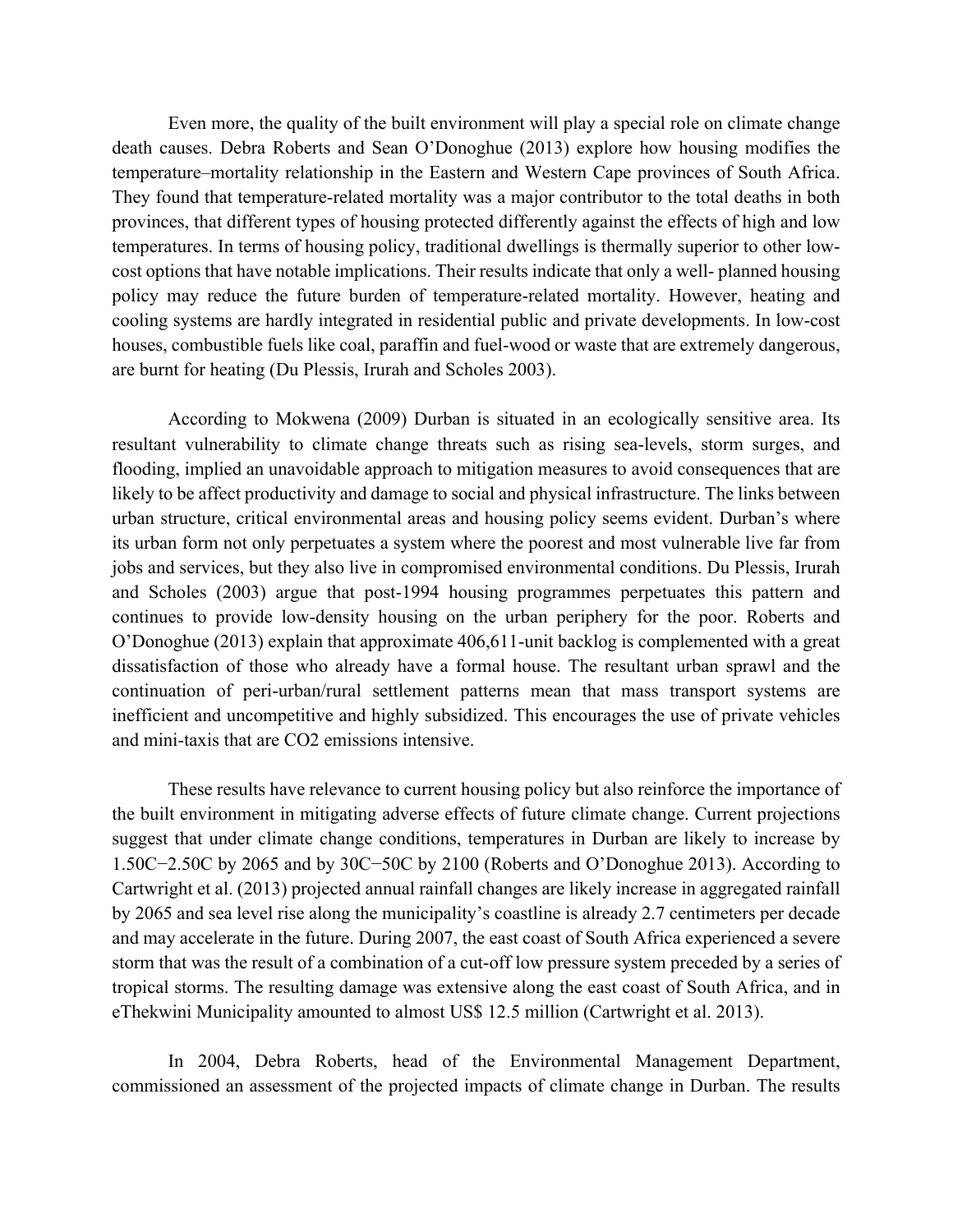presented in a 2006 report, Climatic Future for Durban, indicated that climate change would make it difficult to achieve the degree of economic stability and development gains advanced in the Integrated Development Plan (CSIR NRE 2006). Since then, the municipality has incorporated climate change actions into long-term city planning, and sectors such as health, water and sanitation, coastal infrastructure, disaster management and biodiversity (Roberts 2008). Durban has implemented the most significant climate policies compared to other South African cities end even other cities in the world, however, the role of the housing sector is still unclear.

#### **Conclusions**

This chapter has been motivated by the contrast between South Africa's normative frameworks and the urban reality that thousands of people live every day. The principal objective is to provide insights on the effectiveness of the country's housing policy towards the forthcoming Habitat 3 conference in 2016. Specifically, how Habitat 2 influenced the housing agenda and how that agenda has been implemented during the last 20 years. Empirical data and literature on inequality, growth and climate change indicate that a multi-billion dollar housing program motivated and designed to compensate for many years of extreme discrimination, has not changed inherited racial inequalities. As Leibbrandt et al. (2010) argue, the mix between post-apartheid policies and a growing unregulated private sector is functional to what the authors call the "prototypical model of inequality-perpetuating growth," which is also translated into the built environment.

As Pieterse (2014) notes, the public housing sector has successfully accomplished its own political goals. In quantitative terms, South Africa has one of the largest housing programmes in the world, covering 20% of the total housing stock. This fact questions where the mismatch between the normative frameworks and reality is located. Does it appear between the political commitment and the social contract reflected in the Constitution? Or in between constitutional right to housing and its relevance in the multi sectoral national agenda? Can we find the mismatch between the social rights commitment and the policy design? Or in-between the policy and the implementation? Are there broken contracts at every stage of the process?

In South Africa, any urban question is profoundly political and strongly linked to the concept of social justice. It is, therefore, not surprising that the country's highest infrastructure development priority, according to a much-lauded National Development Plan published in 2014 was "the upgrading of informal settlements" (Saul and Bond, 2014, 188). The policies adopted so far in one of the country's major cities have contributed to a creating a national priority that has not been addressed after more than 20 years. Thus, what debates are old and what is new? Many of these discussions are part of an unsolved legacy. Housing policy still promotes the expansion of the footprint which reproduces the Apartheid planning rationale of low density, satellite cities,